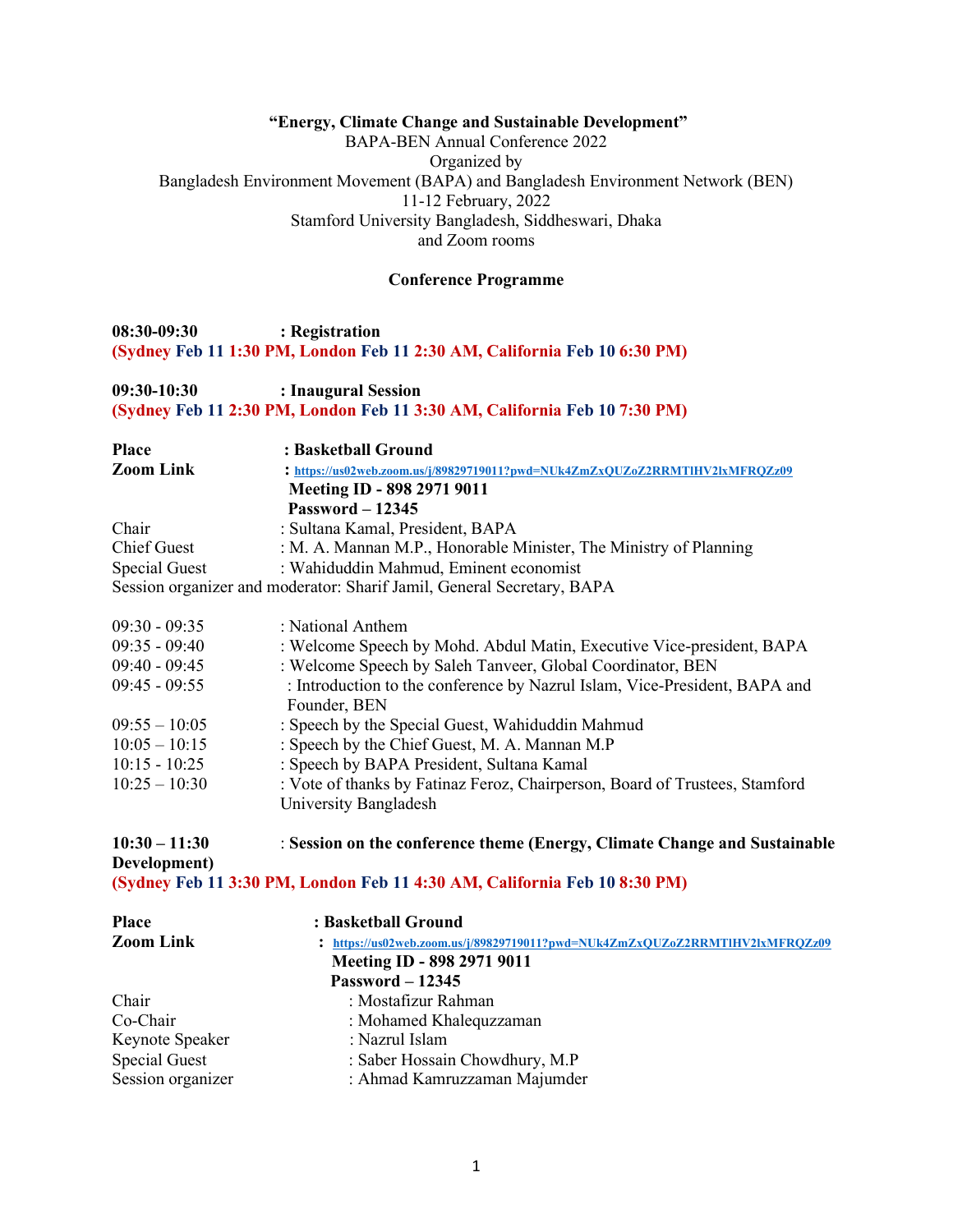| $10:30 - 11:00$ | : Presentation by the Keynote Speaker |
|-----------------|---------------------------------------|
| $11:00 - 11:15$ | : Speech by the Special Guest         |
| $11:15 - 11:20$ | : Speech by the Co-Chair              |
| $11:20 - 11:30$ | : Speech by the Chair                 |
|                 |                                       |

**11:30 11:45 : Tea Break** 

## **1 (A) Parallel Expert Session – (11:45 – 1:00) (Energy, Climate and Development - Global Context)**  Place : Basketball Ground **(Sydney Feb 11 4:45 PM, London Feb 11 5:45 AM, California Feb 10 9:45 PM)**

| <b>Zoom Link</b>         | : https://us02web.zoom.us/j/89829719011?pwd=NUk4ZmZxOUZoZ2RRMTIHV2lxMFROZz09 |
|--------------------------|------------------------------------------------------------------------------|
|                          | Meeting ID - 898 2971 9011                                                   |
|                          | Password $-12345$                                                            |
| Chair                    | : Md. Younus Mia                                                             |
| Co-Chair                 | : M Zakir Hossain Khan                                                       |
| <b>Session Organizer</b> | : Humayun Kabir Sumon                                                        |

| Presenter/speaker | Topic                                        |  |
|-------------------|----------------------------------------------|--|
| Md. Jahangir Alam | Policy Appraisal and Scenario of Energy      |  |
|                   | Policy of Bangladesh: Emerging Trends        |  |
|                   | and New Directions                           |  |
| Moazzem Hossain   | Fourth Industrial Revolution vs. Green       |  |
|                   | Industrial Revolution: Which way now?        |  |
| Mazharul Islam    | Green Energy Development in the Era of       |  |
|                   | the Fourth Industrial Revolution: Lessons    |  |
|                   | from the Developed World                     |  |
| Hassan Mehedi     | Bidyut<br>Shomonnito Jwalani<br><sup>O</sup> |  |
|                   | Mohaporikolpona: Nyajjo Rupantorer           |  |
|                   | jonno bibebchonajoggo bishoyshomuho          |  |

# **1 (B) Parallel Expert Session – (11:45 – 1:00) (Renewable Energy-1) (Sydney Feb 11 4:45 PM, London Feb 11 5:45 AM, California Feb 10 9:45 PM)**

| : https://zoom.us/j/96732467149?pwd=SUx2T1BlVHdrRTlhR2xyUjhPRGJxUT09 |
|----------------------------------------------------------------------|
|                                                                      |
|                                                                      |
|                                                                      |
|                                                                      |
|                                                                      |
|                                                                      |

| Presenter             | Topic                                                         |  |
|-----------------------|---------------------------------------------------------------|--|
| M. Mahbubur Rahman    | Future Dependency of Bangladesh on Fossil Fuel for Energy Mix |  |
| Md. Lutfor Rahman     | A Review of Renewable Energy, It's Sustainability and Climate |  |
|                       | Change                                                        |  |
| Golam Mostofa         | The Role of Renewable Energy Sector in Sustainable            |  |
|                       | Development of Bangladesh                                     |  |
| <b>Audity Falguni</b> | Roopur Nuclear Power Plant: How much safe and viable the      |  |
|                       | scheme is for Bangladesh?                                     |  |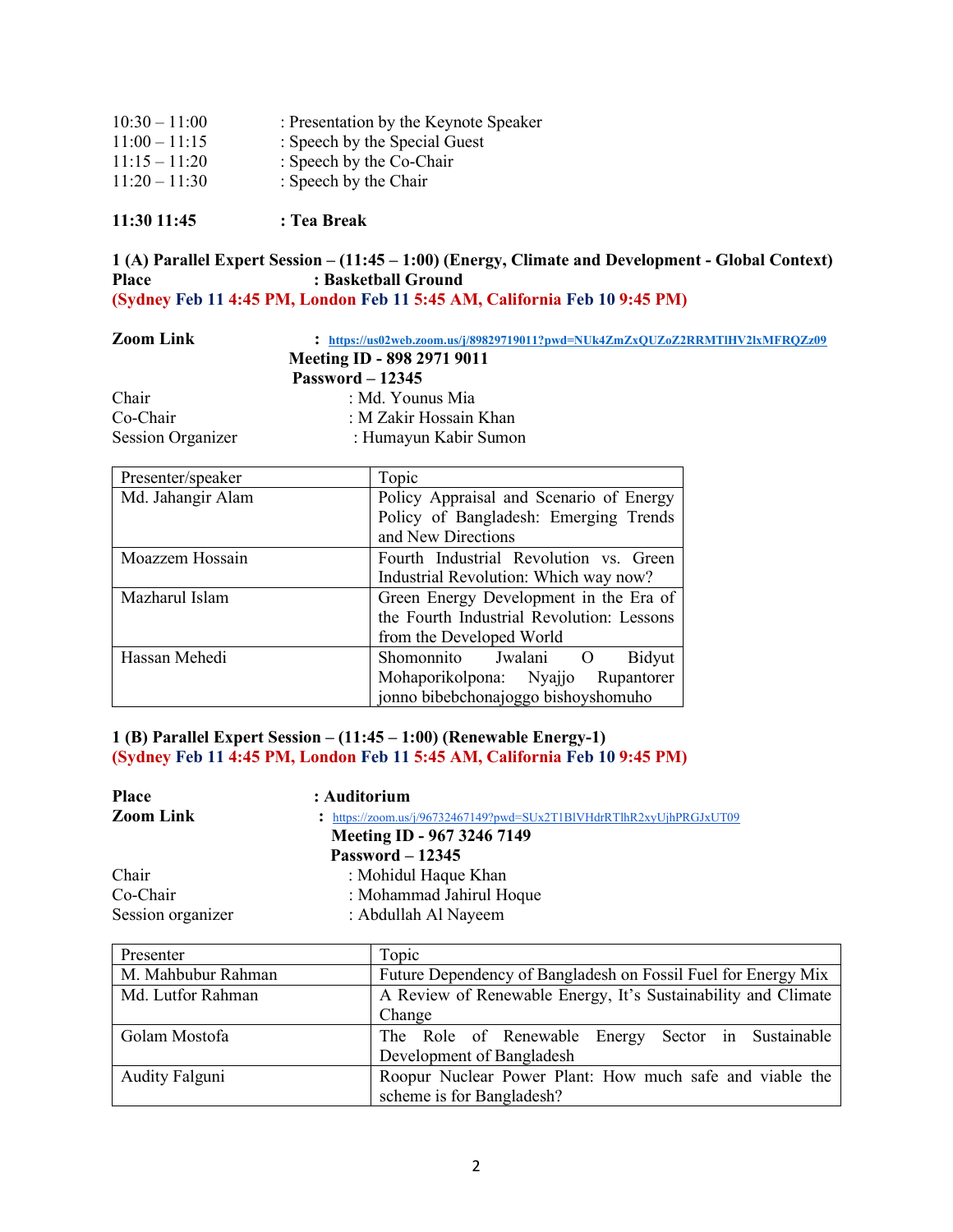# **1(C) Parallel Expert Session – (11:45 – 1:00) (Renewable energy-2) (Sydney Feb 11 4:45 PM, London Feb 11 5:45 AM, California Feb 10 9:45 PM)**

| <b>Place</b>                    | : Room no. 306                                  |                                                                    |
|---------------------------------|-------------------------------------------------|--------------------------------------------------------------------|
| <b>Zoom Link</b>                |                                                 | https://zoom.us/j/94584214057?pwd=dFISeGxDU3IYWnoxbnRabTN3d3hrZz09 |
|                                 | Meeting ID - 945 8421 4057                      |                                                                    |
|                                 | <b>Password - 12345</b>                         |                                                                    |
| Chair                           | : Md. Manzoorul Kibria                          |                                                                    |
| Co-Chair                        | : Shahjahan Mridha Benu                         |                                                                    |
| Session organizer               | : Sardar Hirok Raja                             |                                                                    |
| Presenter                       |                                                 | Topic                                                              |
| Bibhuti Roy                     |                                                 | National Competence Center for Renewable Energy                    |
|                                 |                                                 | Energy Efficiency Skill and Workforce<br>&                         |
|                                 |                                                 | Development for Energy Production & Saving                         |
|                                 | Hossain Azam, Fardin Ishtiaq, Annabelle Arnold, | Current Status and Applications of Renewable                       |
|                                 | Harris Trobman, Mamatha Hanumappa, Shubhra      | Energy in Agriculture: Global and Bangladesh                       |
| Bhattacharjee and Kibria Roman  |                                                 | Perspectives                                                       |
|                                 | Gour Chand Mazumder, S M Nasif Shams, Md.       | Estimation of Hydrogen Demand for a sustainable                    |
| Habibur Rahman and Saiful Huque |                                                 | Energy mix in Bangladesh replacing the traditional                 |
|                                 |                                                 | fuels by 2040                                                      |
|                                 | Subrata Sarker, A. J. Saleh Ahammad, Mazharul   | STEM Education for Raising Awareness in Green                      |
| M Islam                         |                                                 | Generation<br>and<br>Remediation<br>Energy<br>of                   |
|                                 |                                                 | <b>Environmental Pollution</b>                                     |

# **1(D) Parallel Expert Session –(11:45 – 1:00) (Fuel transition and regional cooperation**) **(Sydney Feb 11 4:45 PM, London Feb 11 5:45 AM, California Feb 10 9:45 PM)**

| <b>Place</b>      | : Room no. 308                                                       |
|-------------------|----------------------------------------------------------------------|
| <b>Zoom Link</b>  | : https://zoom.us/j/98663032743?pwd=ZjJJNEpnRzFTalVyWDNzcC8wTkJVUT09 |
|                   | Meeting ID - 986 6303 2743                                           |
|                   | Password $-12345$                                                    |
| Chair             | : Iqbal Habib                                                        |
| Co-Chair          | : Sirajul Islam Molla                                                |
| Session organizer | : Sarker Al Imran                                                    |

| Presenter                                                                              | Topic                                                       |
|----------------------------------------------------------------------------------------|-------------------------------------------------------------|
| Imran Khan                                                                             | Energy Transition, Global Energy Governance                 |
|                                                                                        | and Political Dynamics                                      |
| Simi Mehta                                                                             | India-Bangladesh Energy Cooperation: Policy<br>and Practice |
| <b>B</b> D Rahmatullah                                                                 | Koyla O Bidyut Kendra Keno Bondho Korbo?                    |
| Partha Pratim Brahma, Shumya Jannat, Md. Condensation and Energy Recovery: Sustainable |                                                             |
| Mustafezur Rahaman Rabby, Sadnan Shihab, Methods to Mitigate Plastic Incinerated Air   |                                                             |
| Abdullah Bin Kaizer, Sayem Ahmmed Ripon, Pollution                                     |                                                             |
| Rayhana Akter and Sara Zabeen                                                          |                                                             |

**1:00 – 02:00 : Lunch**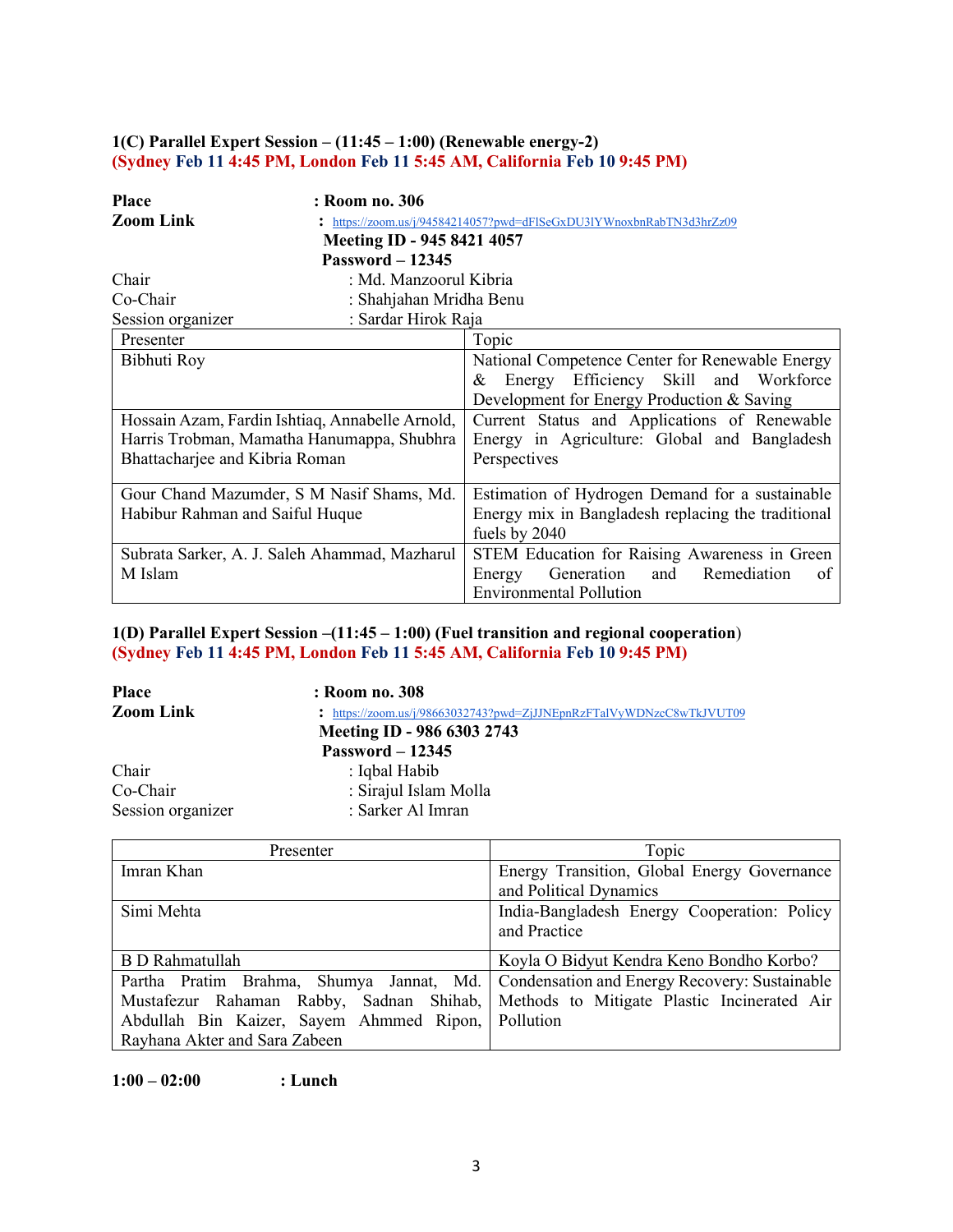**2:00 – 3:00 : 1st Plenary Technical Session (Energy Policy and Energy Mix) (Sydney Feb 11 7:00 PM, London Feb 11 8:00 AM, California Feb 11 12:00 AM)**

| <b>Place</b>      | : Basketball Ground                                                          |
|-------------------|------------------------------------------------------------------------------|
| <b>Zoom Link</b>  | : https://us02web.zoom.us/j/89829719011?pwd=NUk4ZmZxOUZoZ2RRMTIHV2lxMFROZz09 |
|                   | Meeting ID - 898 2971 9011                                                   |
|                   | Password $-12345$                                                            |
| Chair             | : M Feroz Ahmed                                                              |
| Co-Chair          | : Dipen Bhattacharya                                                         |
| Special Guest     | : Mohammad Alauddin                                                          |
| Session organizer | : M S Siddiqui                                                               |

| Time          | Presenter                                | Topic                                                                                                                              |
|---------------|------------------------------------------|------------------------------------------------------------------------------------------------------------------------------------|
| $2:00 - 2:15$ | Ahmed Badruzzaman                        | Reality of Bangladesh Energy Options-An Overv<br>Nuclear to Gas hydrates to Solar Farms?                                           |
| $2:15 - 2:30$ | Abdullah Fahad & Khondaker Golam Moazzem | Gap analysis between power development plans<br>actions in the updated Nationally Determined Co<br>Bangladesh for the Power Sector |
| $2:30 - 2:40$ | Badrul Imam                              | Bangladeshe Gas Utpadon Briddhir Shomvabona                                                                                        |
| $2:00 - 2:40$ | : Presentations                          |                                                                                                                                    |
| $2:40 - 2:50$ | : Speech by the Special Guest            |                                                                                                                                    |
| $2:50 - 2:55$ | : Speech by the Co-Chair                 |                                                                                                                                    |
| $2:55 - 3:00$ | : Speech by the Chair                    |                                                                                                                                    |

# **03:00 – 03:30 : Tea Beak**

| $2(A)$ 03:30 - 05:00 | : Parallel General Session (Fossil fuels - Threatened Sundarbans and       |
|----------------------|----------------------------------------------------------------------------|
|                      | other Preserved Forests and Biodiversity)                                  |
| <b>Place</b>         | : Basketball Ground                                                        |
| <b>Zoom Link</b>     |                                                                            |
|                      | https://us02web.zoom.us/j/89829719011?pwd=NUk4ZmZxQUZoZ2RRMTlHV2lxMFRQZz09 |
|                      | Meeting ID - 898 2971 9011                                                 |
|                      | <b>Password - 12345</b>                                                    |
| Chair                | : Syeda Rizwana Hasan                                                      |
| Co-Chair             | : Md. Mazadul Haque                                                        |

| $\cup$ ulul       | . Mu. Mazaudi Hayav |
|-------------------|---------------------|
| Session organizer | : Dewan Nurtaj Alam |

| Presenter/speaker       | Topic                                                               |  |
|-------------------------|---------------------------------------------------------------------|--|
| Farid Uddin Ahmed       | Bangladesher Sangrakkhito Bonanchol o Jiboboichitro                 |  |
| Sharif Jamil            | Upokulvittik Jibassho Jwalani Samrasharon o Dakkhin-Paschimancholer |  |
|                         | Kousholgata Poribesh                                                |  |
| Arifur Rahman           | Tengragiri Sangrakkhita Bonanchol                                   |  |
| <b>Israfeel Boyatee</b> | Sundarban O Upokuler Jibon                                          |  |

| $2(B)$ 03:30 - 05:00               | : Parallel General Session (Fossil Fuels – Adverse Impact on         |
|------------------------------------|----------------------------------------------------------------------|
| <b>Agriculture and Fisheries</b> ) |                                                                      |
| <b>Place</b>                       | : Auditorium                                                         |
| <b>Zoom Link</b>                   | : https://zoom.us/j/96732467149?pwd=SUx2T1BIVHdrRTlhR2xyUjhPRGJxUT09 |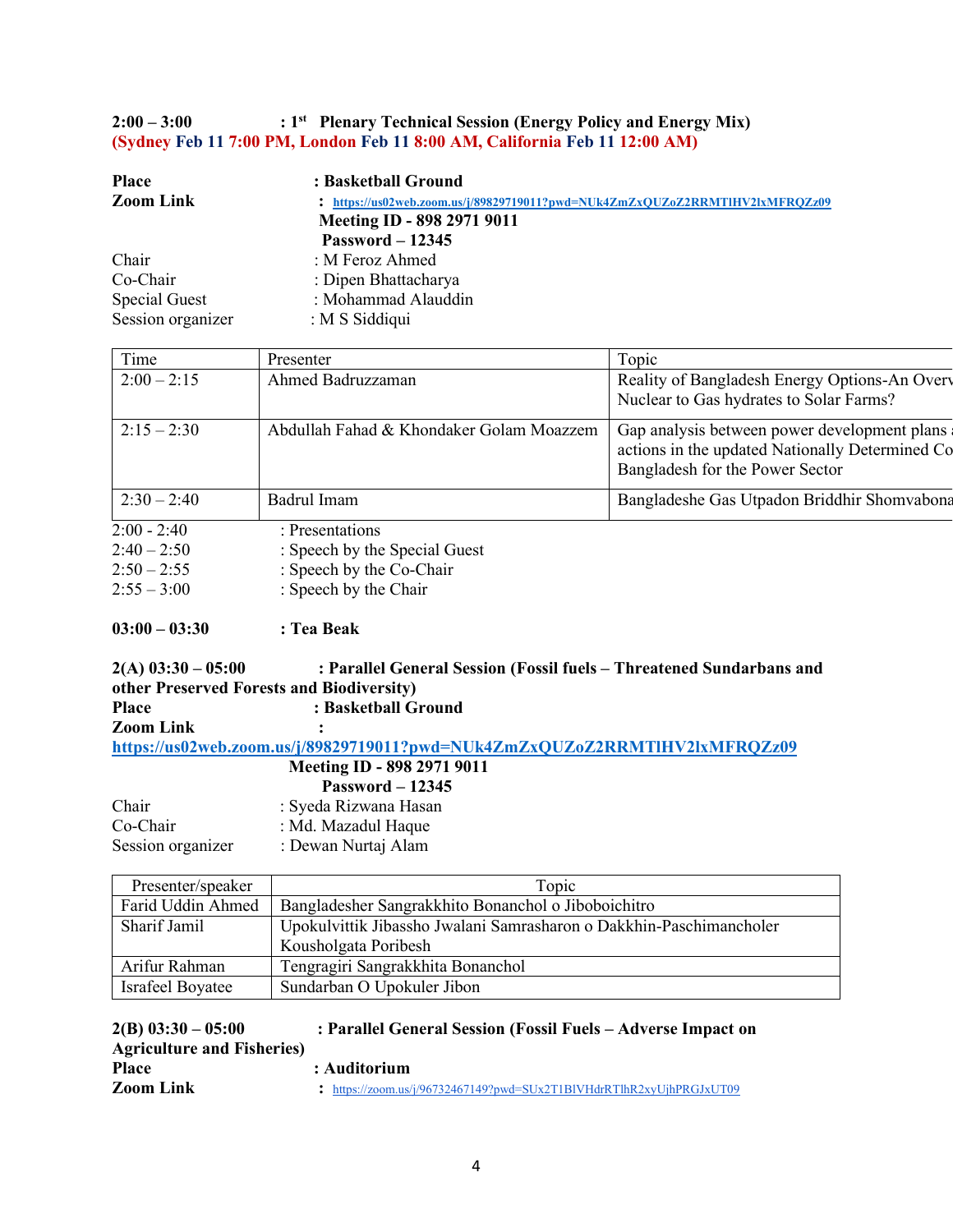# **Meeting ID - 967 3246 7149 Password – 12345** Chair : Shamsul Huda<br>
Co-Chair : Shamsher Ali : Shamsher Ali<br>: Shahrina Amin

Session organizer

| Presenter/Speaker  | Topic                                                                  |
|--------------------|------------------------------------------------------------------------|
| SMGB Arafat        | Upokuler Shomaj, Jibon O Jibikar upor Jibassho Jwalani Shomprosharoner |
|                    | Provaab                                                                |
| Mejbah Uddin Mannu | Andharmanik Ilish Ovoyasrom O Payra Oncholer Krishi O Motshyashompod   |
| Md. Farid Talukdar | Champapur-er Krishi O Jibon                                            |
| Abul Bashar Parvez | Kohelia Parer Krishok O Motshyajibider Bastobchitra                    |
| Md. Noor Alam Sk   | Pashur Nadir Dredging: Dui Parer Krishijomi O Bastutontrer Provaab     |

| $2(C)$ 03:30 – 05:00<br>Industry) | : 1 <sup>st</sup> Parallel General Session (Fossil Fuels: Impact on Tourism and Salt |
|-----------------------------------|--------------------------------------------------------------------------------------|
| <b>Place</b>                      | : Room no. 306                                                                       |
| <b>Zoom Link</b>                  | : https://zoom.us/j/94584214057?pwd=dFISeGxDU31YWnoxbnRabTN3d3hrZz09                 |
|                                   | Meeting ID - 945 8421 4057                                                           |
|                                   | Password $-12345$                                                                    |
| Chair                             | : Iftekharuzzaman                                                                    |
| Co-Chair                          | : Hafizur Rahman Moyna                                                               |
| Session organizer                 | : Raoman Smita                                                                       |

| Presenter/Speaker     | Topic                                                                |
|-----------------------|----------------------------------------------------------------------|
| Karim Ullah Kalim     | Cox's Bazar Anchole Jibassho Jwalani Shamprasharon O Porjoton Shilpa |
| Abu Bakkar Siddique   | Matarbari O Maheshkhalis Lobon Shilpa                                |
| Subir Chowdhury Badal | Cox's Bazar Porjoton Shilpa O Bortoman Obostha                       |
| Ahmed Hossain         | Dhongsher Pothe Lobon Shilpa                                         |
| Fatema Akhter Shahi   | Porjoton Biporjoy O Narir Upor Provaab                               |

| $2(D)$ 03:30 - 05:00                     | : Parallel General Session (Climate Change and Sustainable |
|------------------------------------------|------------------------------------------------------------|
| <b>Development: Local Experiences-1)</b> |                                                            |
| <b>Place</b>                             | : Room no. 308                                             |

|                   | $\ldots$                                                             |
|-------------------|----------------------------------------------------------------------|
| <b>Zoom Link</b>  | : https://zoom.us/j/98663032743?pwd=ZjJJNEpnRzFTalVyWDNzcC8wTkJVUT09 |
|                   | Meeting ID - 986 6303 2743                                           |
|                   | Password $-12345$                                                    |
| Chair             | : Sharmeen Murshid                                                   |
| Co-Chair          | : Zakir Hossain                                                      |
| Session organizer | : Mahamudul Hasan Nasim                                              |

| Presenter/Speaker        | Topic                                                              |
|--------------------------|--------------------------------------------------------------------|
| AKM Anwarul Islam Khayer | Oporikolpito Balu Uttolaner jonno Sthaniyo Poribesher Khotishadhon |
| (Panchagar)              |                                                                    |
| Md. Faridul Islam Farid  | Jolobayur Tekshoy Unnoyon: Rajnoitik Shodiccha                     |
| M Mizanur<br>S.          | Rahman   Chalabiler Bortoman Obostha O Koroniyo                    |
| (Chatmohor)              |                                                                    |
| Abdul Hamid Khan (Pabna) | Ichamoti Nodir Dokhldar Ucched O Khonoer Dabi                      |
| Khondoker Azizul<br>Haqu | Bhobodoho: Poribesh O Manusher JIbonjatra Shonkoter Mukhe          |
| Moni (Jessore)           |                                                                    |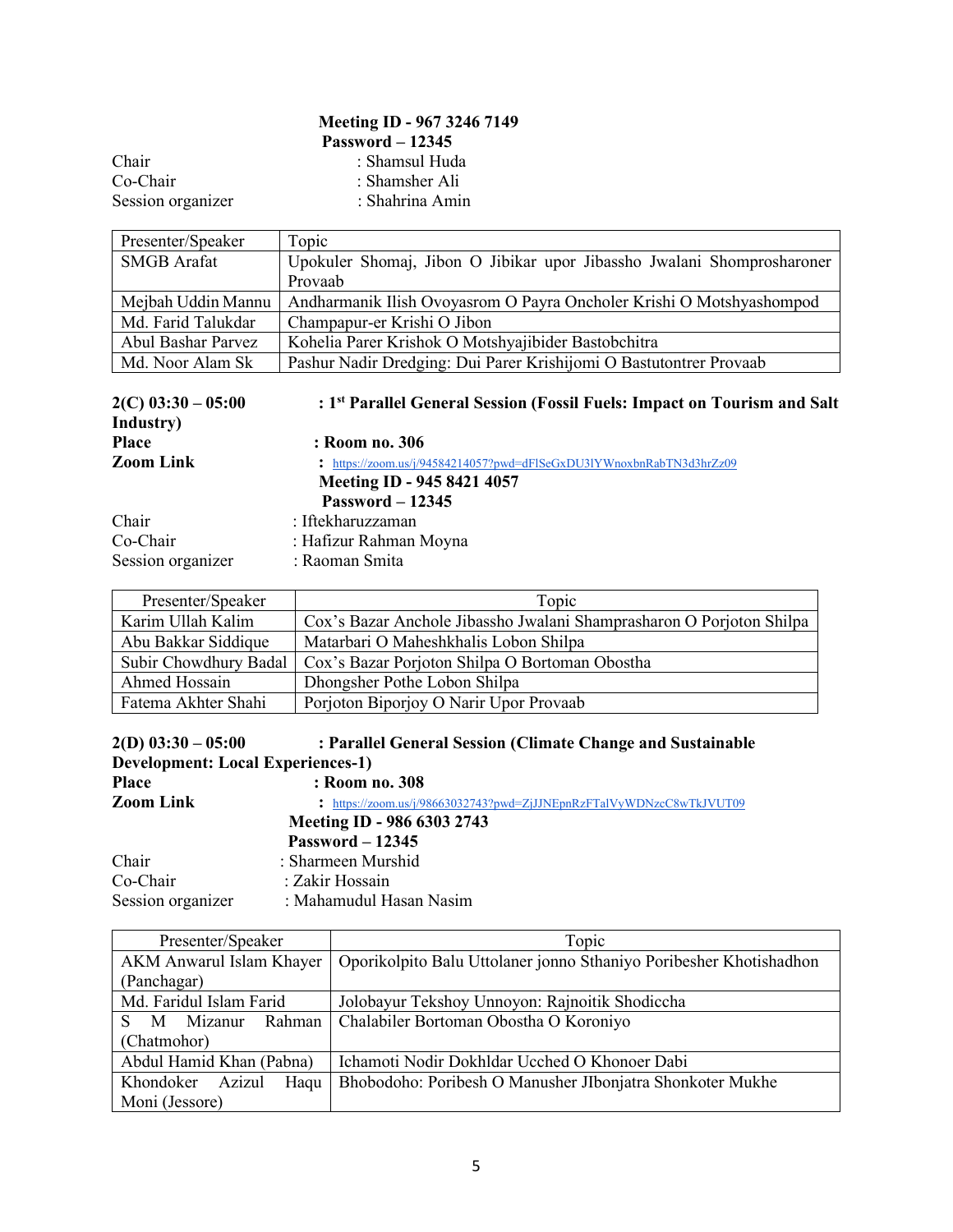| Khondoker               | Shawkat |          | Ali   Khulna Shohor Rokkha Badh Surokkhar jonno Koroniyo         |
|-------------------------|---------|----------|------------------------------------------------------------------|
| (Narail)                |         |          |                                                                  |
| Rofiqul Alam (Barishal) |         |          | Barishal Borjo Byebosthapona                                     |
| Mushfik Arif (Barguna)  |         |          | Bargunar Khakdon Nadi Dokholmukto O Khanon kore badh kete Payra- |
|                         |         |          | Bishkhali Nadir shathe songjukto kore nabyota firire ante hobe   |
| Md.<br><b>Babul</b>     |         | Hawlader | Khulna Oncholer Lobonaktota O Prakritik Poribesh                 |
| (Khulna)                |         |          |                                                                  |

## **2(E) 03:30 – 05:00 : Parallel General Session (Climate Change and Sustainable Development: Local Experiences-2)** Place : Room no. 304

| Chair             | : Farida Akhter  |
|-------------------|------------------|
| Co-Chair          | : Tofazzal Ali   |
| Session organizer | : Ashiqur Rahman |

| Presenter/Speaker                   | Topic                                                 |
|-------------------------------------|-------------------------------------------------------|
| Sharif Ahmed Sadi (Kishorganj)      | Norshundha Nodi O Haorer Poribesh O Jiboboichitra     |
|                                     | Shangrakkhaner Dabi                                   |
| Kamrul Hasan Pathan Kamal (Bhaluka) | A. Bhaluka Bonobhumi Bedokhol Behat                   |
|                                     | B. Shilpadushone Shankataponno Khiru Nodi             |
| Shaheed Mahmud (Tangail)            | Louhojang Nodi Dokhol Dushon theke Protikare Karaniyo |
| Hasan Yousuf Khan (Gazipur)         | Hariye Jacche Oitijjobahi Gazipurer Shalbon           |
| Abdul Karim Kim (Sylhet)            | Oporikolpito Unnayan O Oniyontrito Porjotone Sylheter |
|                                     | Prokriti Binash                                       |
| Halim Daad Khan & M. Enayatur       | Haor Onchole Bhouto Obokathamo Unnoyone Obohelito     |
| Rahman                              | Poribesh O Arthoshamajik Surokkha-Shomikkha           |
| Tofazzel Sohel (Habiganj)           | Shilpa Dushone Habiganj                               |
| ABM Abu Noman                       | Poribesh Shangrakkhane Aini Kathamo                   |

| $05:00-06:30$<br>policy of Bangladesh) | : Plenary General Session (Views of various political parties on energy      |
|----------------------------------------|------------------------------------------------------------------------------|
| <b>Place</b>                           | : Basketball Ground                                                          |
| <b>Zoom Link</b>                       | : https://us02web.zoom.us/j/89829719011?pwd=NUk4ZmZxOUZoZ2RRMTIHV2lxMFROZz09 |
|                                        | Meeting ID - 898 2971 9011                                                   |
|                                        | <b>Password - 12345</b>                                                      |
| Chair                                  | : Atiur Rahman                                                               |
| Co-Chair                               | : Rezaul Karim Chowdhury                                                     |
| Session organizer                      | : Aminur Rasul                                                               |

| Time          | Presenter/Speaker    | Topic                                        |
|---------------|----------------------|----------------------------------------------|
| $5:00 - 5:10$ | Delwar Hossain       | Jwalani Niti Bishoye Awami League-er Obhimot |
| $5:10 - 5:20$ | Sakhawat Hasan Jibon | Jwalani Niti Bishoye BNP'r Obhimot           |
| $5:30 - 5:40$ | Ruhin Hossian Prince | Jwalani Niti Bishoye CPB'r Obhimot           |
| $5:40 - 5:50$ | Maha Mirza           | Jatiyo Committee'r Obhimot                   |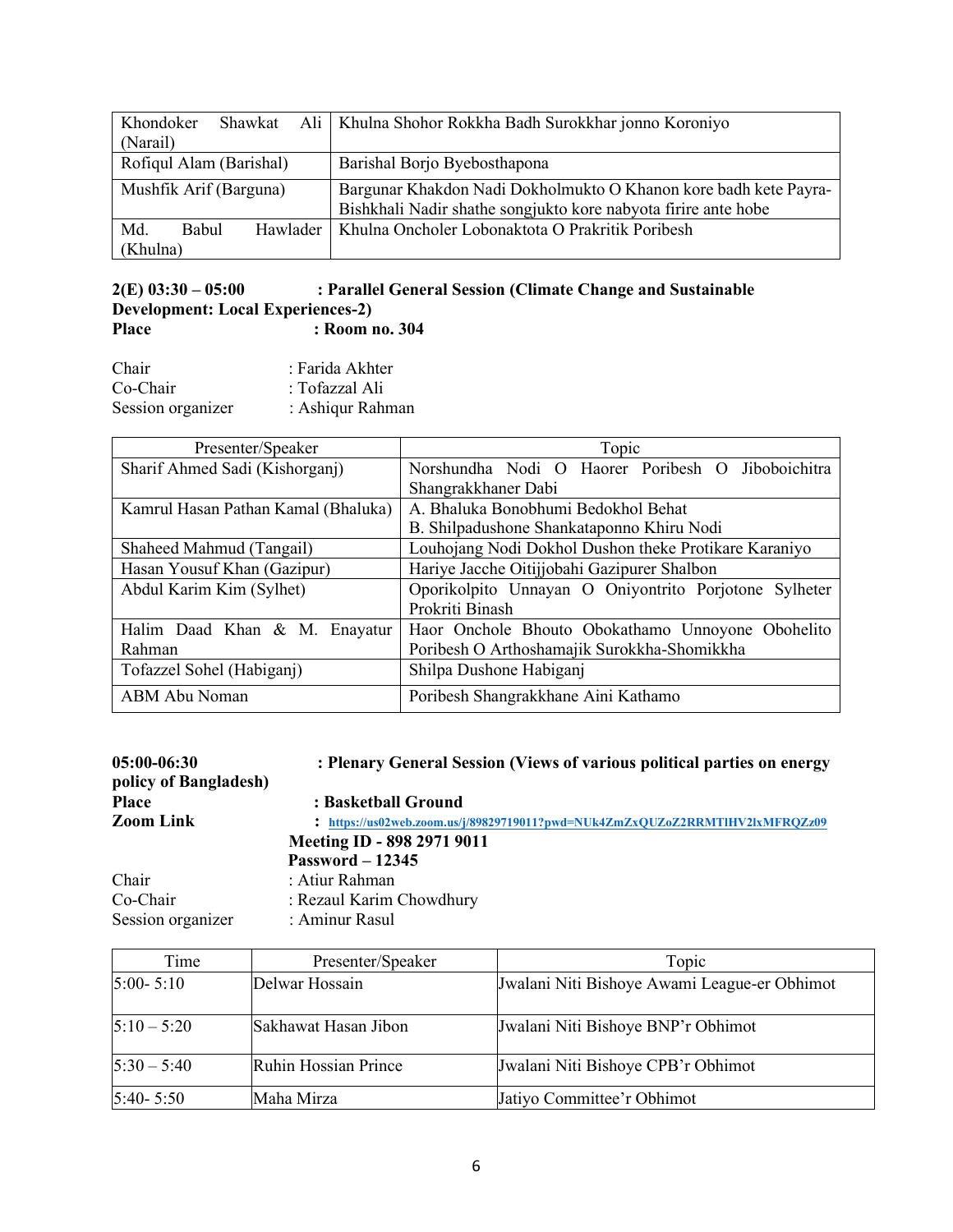| $5:50-6:00$       | Junaid Saki                                    | Jwalani Niti Bishoye Gonoshanghatir Obhimot                                  |
|-------------------|------------------------------------------------|------------------------------------------------------------------------------|
| $6:00 - 6:15$     | Question Answer & Discussion                   |                                                                              |
|                   |                                                |                                                                              |
| $06:15 - 06:20$   | : Speech by the Co-Chair                       |                                                                              |
| $06:20 - 06:30$   | : Speech by the Chair                          |                                                                              |
| $06:30-07:30$     | : Exhibition (Virtual) & Cultural Program      |                                                                              |
|                   |                                                | 12 February 2022 (Saturday)                                                  |
|                   | $(3) 09:30 - 11:00$ : Parallel Expert Sessions | (Sydney Feb 12 2:30 PM, London Feb 12 3:30 AM, California Feb 11 7:30 PM)    |
| Place             | : Basketball Ground                            | 3(A) Parallel Expert Session (Fuel demand, supply, and distribution)         |
| <b>Zoom Link</b>  |                                                | : https://us02web.zoom.us/j/89829719011?pwd=NUk4ZmZxQUZoZ2RRMTIHV2lxMFRQZz09 |
|                   | Meeting ID - 898 2971 9011                     |                                                                              |
|                   | <b>Password - 12345</b>                        |                                                                              |
| Chair             | : Salma A Shafi                                |                                                                              |
| Co-Chair          | : Mohammad Azaz                                |                                                                              |
| Session organizer | : Mamun Kabir                                  |                                                                              |

| Presenter                              | Topic                                                     |
|----------------------------------------|-----------------------------------------------------------|
| Mohammad Irfan                         | An Integrated Analysis of the Demand for Electricity in   |
|                                        | Bangladesh: A 2050 Forecast under Alternative Scenarios   |
| Maneka Jayasinghe, Saroja Selvanathan, | Energy consumption and GDP nexus in Bangladesh            |
| and E.A. Selvanathan                   |                                                           |
|                                        |                                                           |
|                                        |                                                           |
| Abu Saleh Md Shamim Alam Shibly,       | Purchasing Prices of Electricity of the Public Sector and |
| Khondaker Golam Moazzem, CPD           | Private Sector: How to Explain the Differences?           |
| Helen Mashiyat Preoty and Khondaker    | Supply- Side Imbalance in the Power Sector of             |
| Golam Moazzem, CPD                     | Bangladesh: Looking Beyond the Installed Supply           |
|                                        | Capacity                                                  |
| Sachiko<br>Sirazum Munira Chowdhury,   | Matarbari Coal Power Projects in Bangladesh: A Case       |
| Sukuzi, Megu Fukuzawa                  | Study on Financial, Reputational and Climate Risks        |

## **3(B) Parallel Expert Session – (09:30 – 11:00) (Fuel Mix) (Sydney Feb 12 2:30 PM, London Feb 12 3:30 AM, California Feb 11 7:30 PM)**

| <b>Place</b>       | : Auditorium                                                         |  |
|--------------------|----------------------------------------------------------------------|--|
| <b>Zoom Link</b>   | : https://zoom.us/j/96732467149?pwd=SUx2T1BIVHdrRTlhR2xyUjhPRGJxUT09 |  |
|                    | Meeting ID - 967 3246 7149                                           |  |
|                    | <b>Password - 12345</b>                                              |  |
| Chair              | : M Shamsul Alam                                                     |  |
| Co-Chair           | : Hossain Azam                                                       |  |
| Session organizer/ | : Riasat Noor                                                        |  |
|                    |                                                                      |  |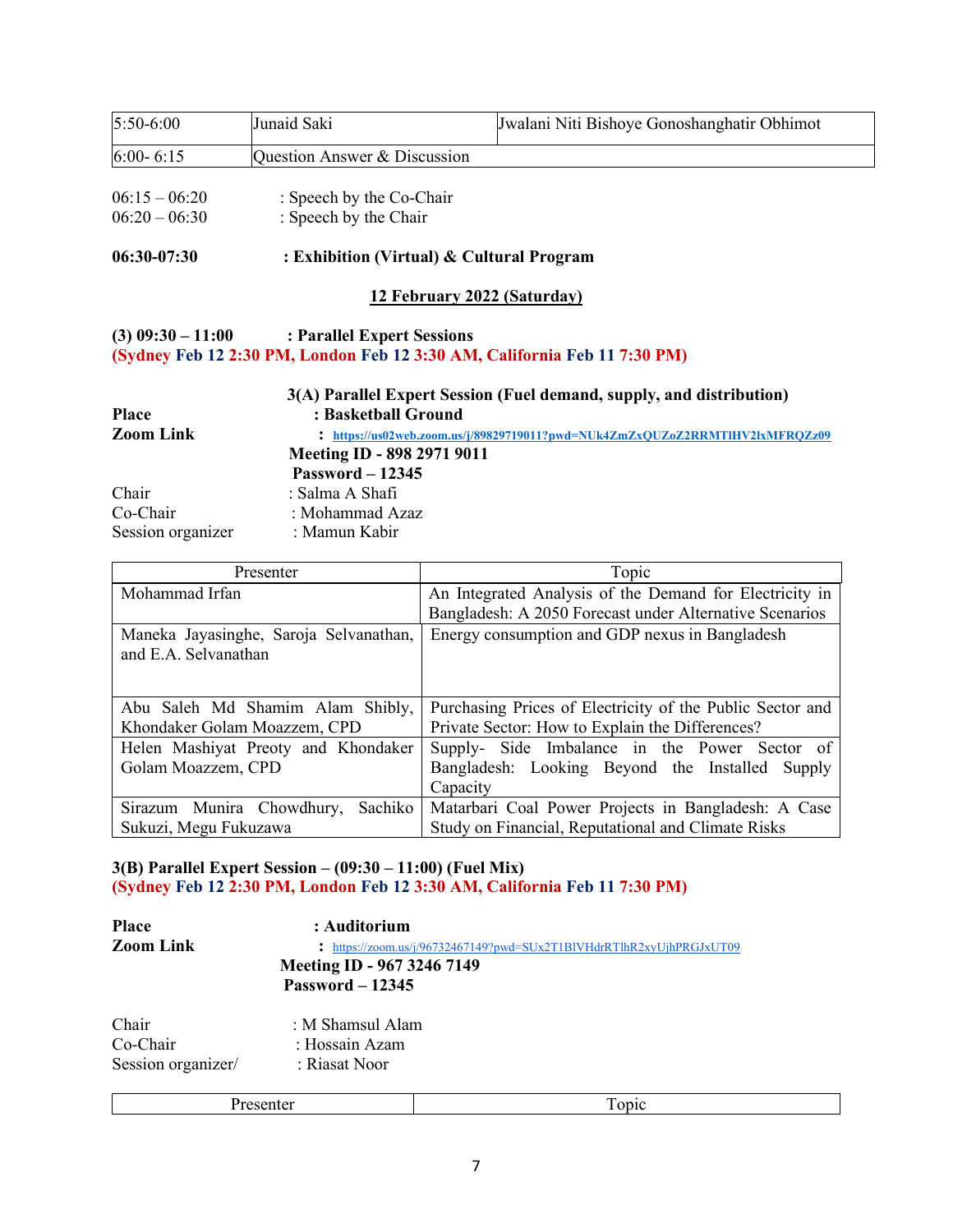| Sajed Kamal                     | COP26: Post-Reflection & Future Action for Bangladesh       |
|---------------------------------|-------------------------------------------------------------|
| Monjur Chowdhury & Abul Hossain | Towards environmental sustainability: A Special Approach    |
|                                 | for integration of renewable energy sources into the power  |
|                                 | generation system of Bangladesh                             |
| Kabir Golam                     | Alternative fuel for Bangladesh                             |
| Fardin Ishtiaq, Kibria Roman    | and   USA Renewable Energy in Buildings of Bangladesh: A    |
| Hossain Azam                    | Nano-grid Approach                                          |
| Nahim Bin Zahur                 | Long-term contracts and efficiency in the liquefied natural |
|                                 | gas industry: Implications                                  |

### **3(C) Parallel Expert Session – (09:30 – 11:00) (Prevention to Climate Change) (Sydney Feb 12 2:30 PM, London Feb 12 3:30 AM, California Feb 11 7:30 PM)**

| <b>Place</b>      | : Room no. 306                                                       |
|-------------------|----------------------------------------------------------------------|
| <b>Zoom Link</b>  | : https://zoom.us/j/94584214057?pwd=dFlSeGxDU3IYWnoxbnRabTN3d3hrZz09 |
|                   | Meeting ID - 945 8421 4057                                           |
|                   | Password $-12345$                                                    |
| Chair             | : Farida Khan                                                        |
| Co-Chair          | : M S Siddiqui                                                       |
| Session organizer | : Abu Sadat Md. Sayem                                                |

| Presenter           | Topic                                                                                        |
|---------------------|----------------------------------------------------------------------------------------------|
| Zeke Hausfather     | The Magnitude of the Climate Challenge: Where we are, where                                  |
|                     | we are headed and what's needed to meet Paris Agreement goals.                               |
| Mark Gabriel        | Utility Models in a Changing Environment                                                     |
| Waziuddin Chowdhury | Building Design for Energy Efficiency                                                        |
|                     | Efadul Huq, Sara Hossain, and Tackling Climate Displacement in Cities: Bottom-up Litigations |
| Ayesha Akhter       | to Stay Put in Informal Settlements                                                          |
|                     |                                                                                              |
| Khairul Anam        | <b>Environmental Sustainability and Social Justice Aspects</b>                               |

### **3(D) Parallel Expert Session – (9:30 – 11:00) (Sustainability Issues) (Sydney Feb 12 2:30 PM, London Feb 12 3:30 AM, California Feb 11 7:30 PM)**

| <b>Place</b>      | : Room no. 308                                                       |
|-------------------|----------------------------------------------------------------------|
| <b>Zoom Link</b>  | : https://zoom.us/j/98663032743?pwd=ZjJJNEpnRzFTalVyWDNzcC8wTkJVUT09 |
|                   | Meeting ID - 986 6303 2743                                           |
|                   | Password $-12345$                                                    |
| Chair             | : Md. Shariful Islam                                                 |
| Co-Chair          | : Gaus Piari                                                         |
| Session organizer | : Nishat Fawzia                                                      |

| Presenter                             | Topic                                                     |
|---------------------------------------|-----------------------------------------------------------|
| Ahmad Kamruzzaman Majumder, Md Nasir  | Spatiotemporal Variation and Trends of Air Quality        |
| Ahmmed Patoary and Abdullah Al Nayeem | Index (AQI) in Bangladesh during 2014-2019                |
| Halima Khatun and M. G. Mostafa       | Natural dyeing of silk fabrics with Polyalthia longifolia |
|                                       | extract: A step                                           |
|                                       | towards sustainable dyeing process                        |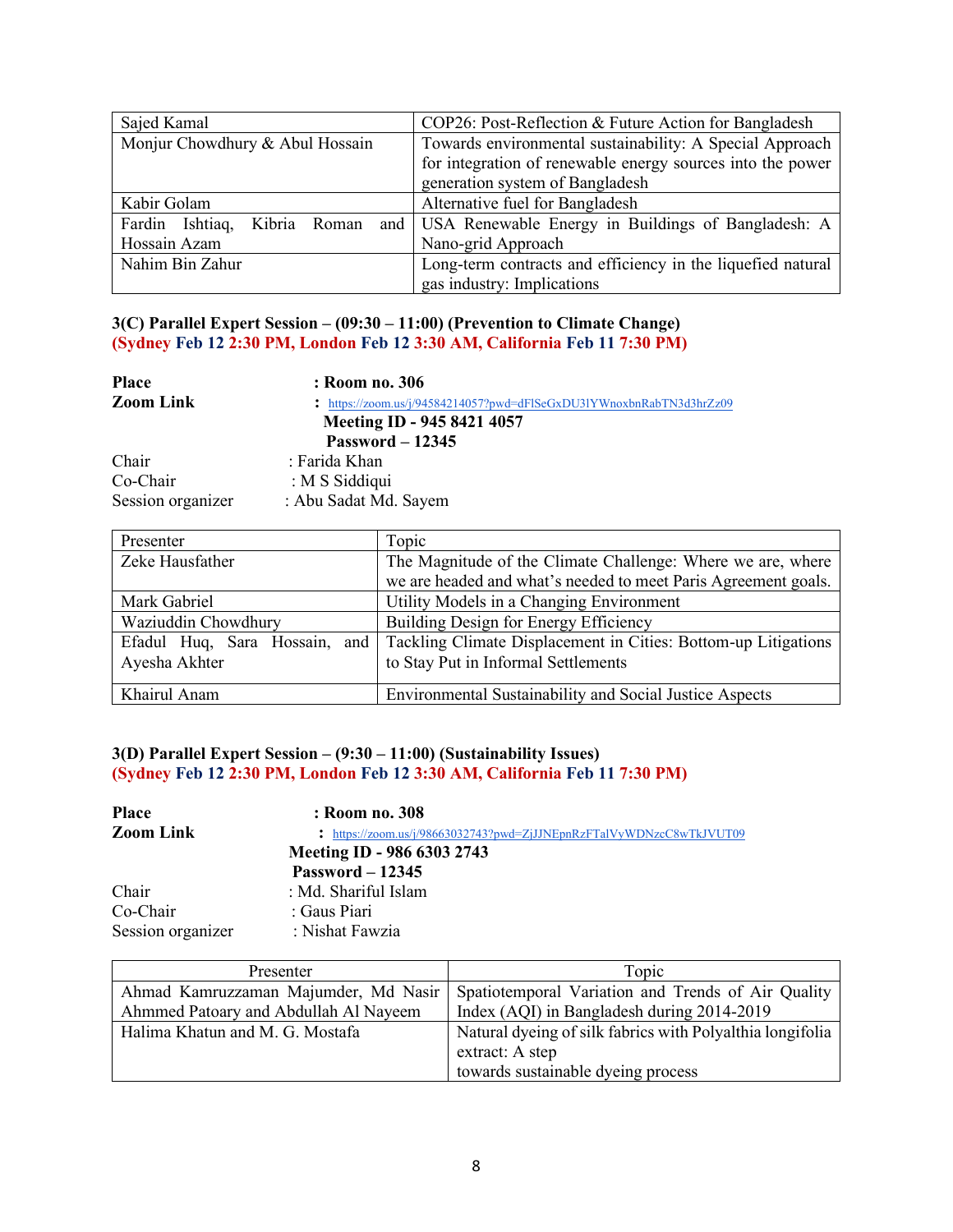| Mahmuda Parvin                          | Imam Hossain, Gulshan Ara Latifa, Mst. Status of Noise Pollution in the Major<br>Road<br>Intersections in Dhaka City: A Case Study |
|-----------------------------------------|------------------------------------------------------------------------------------------------------------------------------------|
| M. R. Islam and M.G. Mostafa            | Treatment of Silk Dyeing Industrial Effluent using<br>Coagulation processes                                                        |
| Marzana Rahman Khuku, Golam Shabbir     | Correlation Analysis among NDVI, NDWI, and NDMI                                                                                    |
| Sattar, Md. Abu Saleh, and M.G. Mostafa | on Naogaon district using Landsat Eight Imageries                                                                                  |

### **3(E) Parallel Expert Session – (9:30 – 11:00) (Pollution and Human Health) Place : Room no. 304 (Sydney Feb 12 2:30 PM, London Feb 12 3:30 AM, California Feb 11 7:30 PM)**

| Chair             | : Nitish Debnath     |
|-------------------|----------------------|
| Co-Chair          | : Bidhan Chandra Pal |
| Session organizer | : Anika Tahsin       |

| Presenter                                              | Topic                                           |  |
|--------------------------------------------------------|-------------------------------------------------|--|
| Abu Muhammad Zakir Hussain                             | Arsenic contamination of water in Bangladesh    |  |
| Sourav Ghosh, Mst. UMahmuda Parvin                     | Physicochemical<br>Variation of<br>Seasonal     |  |
|                                                        | Parameters of Turag River                       |  |
| Prodhan,<br>Md.<br>Sahadat<br>and<br>Hossain<br>Sazzad | Assessment of Groundwater Quality in Gazipur    |  |
| Mahmuda Parvin*                                        | <b>District</b>                                 |  |
| Ahmad Kamruzzaman Majumder, Mahmuda Islam              | Spatial Distribution of Air Quality in Noakhali |  |
| and Marziat Rahman                                     | District Town, Bangladesh: A Winter Time        |  |
|                                                        | Observation                                     |  |
| Ahmad Kamruzzaman Majumder, Md<br><b>Nasir</b>         | Status of Noise Pollution in Rajshahi City      |  |
| Ahmmed Patoary and Abdullah Al Fahad                   |                                                 |  |
| Ahmad Kamruzzaman Majumder, Sanjida Akter              | Time Series Analysis of Atmospheric Nitrogen    |  |
| and Abdullah Al Nayeem                                 | $(NO2)$ Associated with<br>Climate<br>Dioxide   |  |
|                                                        | Variables in Bangladesh                         |  |
| Ahmad Kamruzzaman Majumder, Anika Tahsin and           | Meteorological Influence on Air Quality Index   |  |
| Abdullah Al Nayeem <sup>3</sup>                        | (AQI) in Dhaka City                             |  |
| Fatema Khatun, Kazi Ifthi Arafat, Bristy Ghosh et      | Managing COVID-related PPE waste through        |  |
| al. Rabeya Gulshan Ara, Eco Talukder, Effath Jahan     | energy recovery and providing hemp-facemask as  |  |
| Shomi, MD. Anwar Ibrahim Miraz and Sara Zabeen         | an alternate: innovation and employability      |  |

## **11:00 – 11:30 : Tea Break**

## **11:30 – 01:00 : : 2nd Plenary Technical Session (Fuel demand, Supply and Renewable Energy) (Sydney Feb 12 4:30 PM, London Feb 12 5:30 AM, California Feb 11 9:30 PM)**

| <b>Place</b>         | : Basketball Ground                                                          |
|----------------------|------------------------------------------------------------------------------|
| <b>Zoom Link</b>     | : https://us02web.zoom.us/j/89829719011?pwd=NUk4ZmZxQUZoZ2RRMTlHV2lxMFRQZz09 |
|                      | Meeting ID - 898 2971 9011                                                   |
|                      | Password $-12345$                                                            |
| Chair                | : Taqsem A. Khan                                                             |
| Co-Chair             | : Nilufar Jahan                                                              |
| <b>Special Guest</b> | : Dipal Chandra Barua                                                        |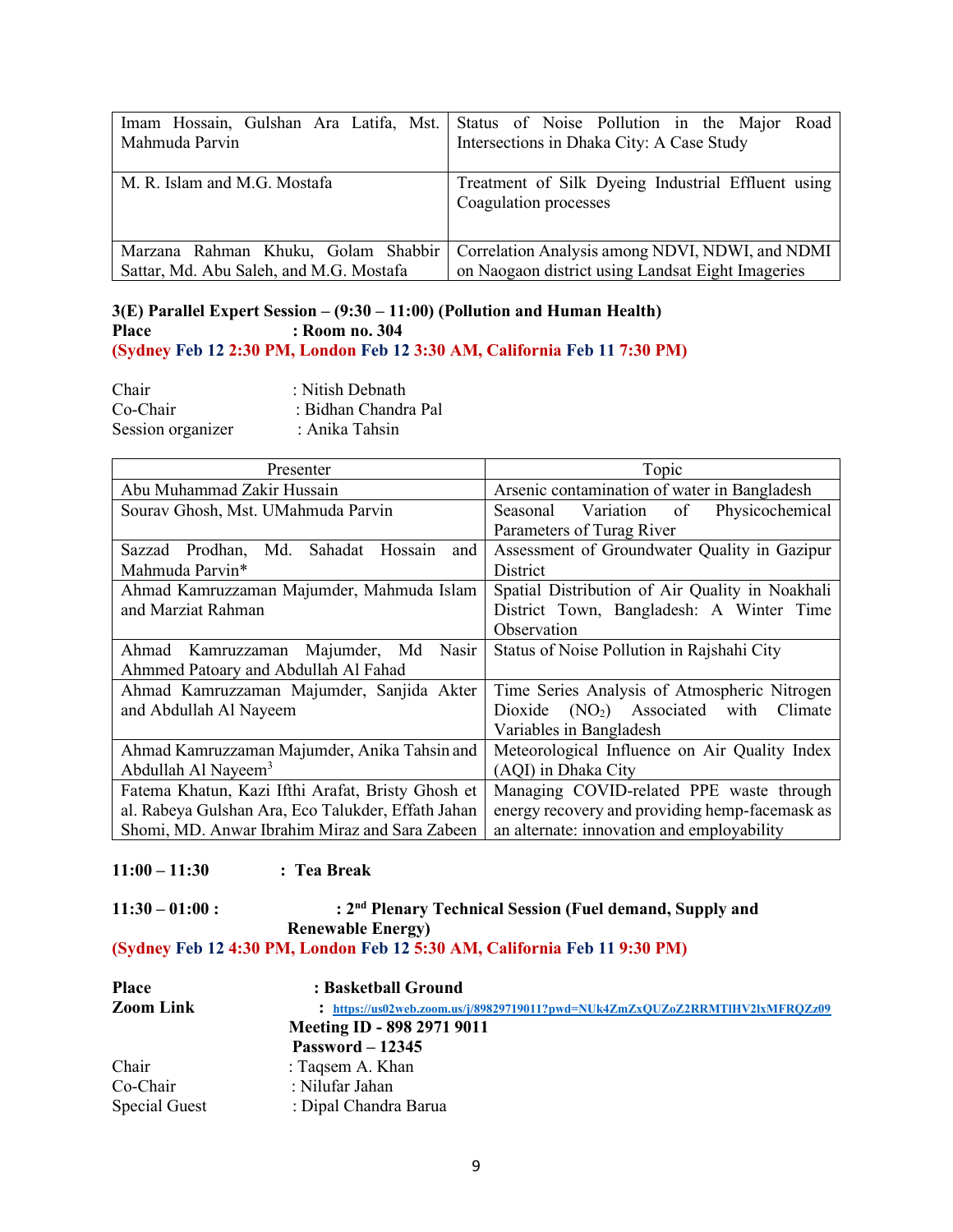Session organizer : Mihir Biswas

| Presenter                     | Topic                                                                                                  |
|-------------------------------|--------------------------------------------------------------------------------------------------------|
| Selima Sultana                | Transportation, Energy, and Climate<br>Change: Lessons<br>tor<br>Bangladesh's Future Energy Transition |
| Feroze Ahmed and Tanvir Ahmed | Renewable Energy from Municipal Solid waste in Bangladesh                                              |
| Dipen Bhattacharya            | Possible Role of Small Modular Reactors in Bangladesh's Nuclear<br>Future                              |
| Simon Nicholas                | Growing IPP Costs Threaten to Overwhelm Power System                                                   |
| M. Tamim                      | The State of World Energy and Bangladesh Crisis                                                        |
| Question-Answer & Discussions |                                                                                                        |
|                               |                                                                                                        |

| $12:45 - 12:50$          | : Speech by the Special Guest                                              |
|--------------------------|----------------------------------------------------------------------------|
| $12:50 - 1:00$           | : Speech by the Chair                                                      |
| $03:00 - 03:30$          | : Lunch                                                                    |
| $02:00 - 03:00$          | : 2 <sup>nd</sup> Plenary General Session                                  |
| <b>Place</b>             | : Basketball Ground                                                        |
| <b>Zoom Link</b>         | https://us02web.zoom.us/j/89829719011?pwd=NUk4ZmZxQUZoZ2RRMTIHV2lxMFRQZz09 |
|                          | Meeting ID - 898 2971 9011                                                 |
|                          | Password $-12345$                                                          |
| Chair                    | : Binayak Sen                                                              |
| Co-Chair                 | : Sharif Jamil                                                             |
| <b>Session Moderator</b> | : Alamgir Kabir                                                            |
| Main Speaker             | : Anu Muhammad                                                             |
| Speaker                  | : Monowar Mostofa                                                          |

| Schedule      | Presenter                    | Subject                                                                                                                 |
|---------------|------------------------------|-------------------------------------------------------------------------------------------------------------------------|
| $2:00 - 2:25$ | Anu Muhammad                 | High Growth with High Disaster: Problems of<br>Sustainable Development in the time of Climate<br>Change in Bangladesh.' |
| $2:25 - 2:35$ | Monowar Mostofa              | Bortoman Jwalani Innoyon Kousholer Arrthik<br>Obhighat                                                                  |
| $2:35 - 2:45$ | Question-Answer & Discussion |                                                                                                                         |

| $02:45 - 2:55$ | : Speech by the Co-Chair |
|----------------|--------------------------|
|----------------|--------------------------|

 $02:55-3:00$  : Speech by the Chair

# **03:00 – 03:30 : Refreshment 03:30 – 05:00 : Conference Proposal Acceptance Ceremony**

| Chair                                           | : Nazrul Islam          |
|-------------------------------------------------|-------------------------|
| Presenting Recommendations (Technical Sessions) | : $M S$ Siddiqui        |
| Presenting Recommendations (General Sessions)   | : Mohamed Khalequzzaman |